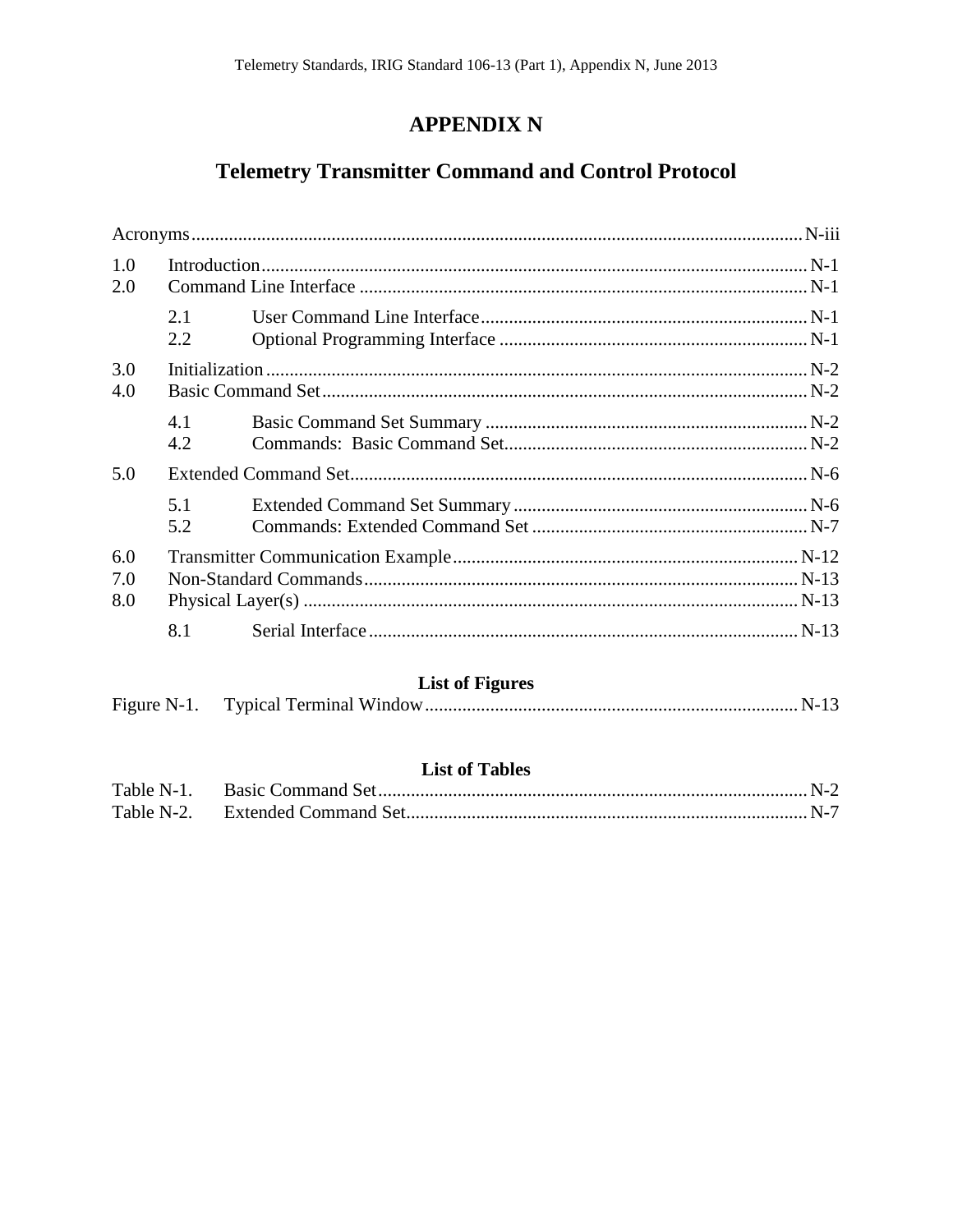This page intentionally left blank.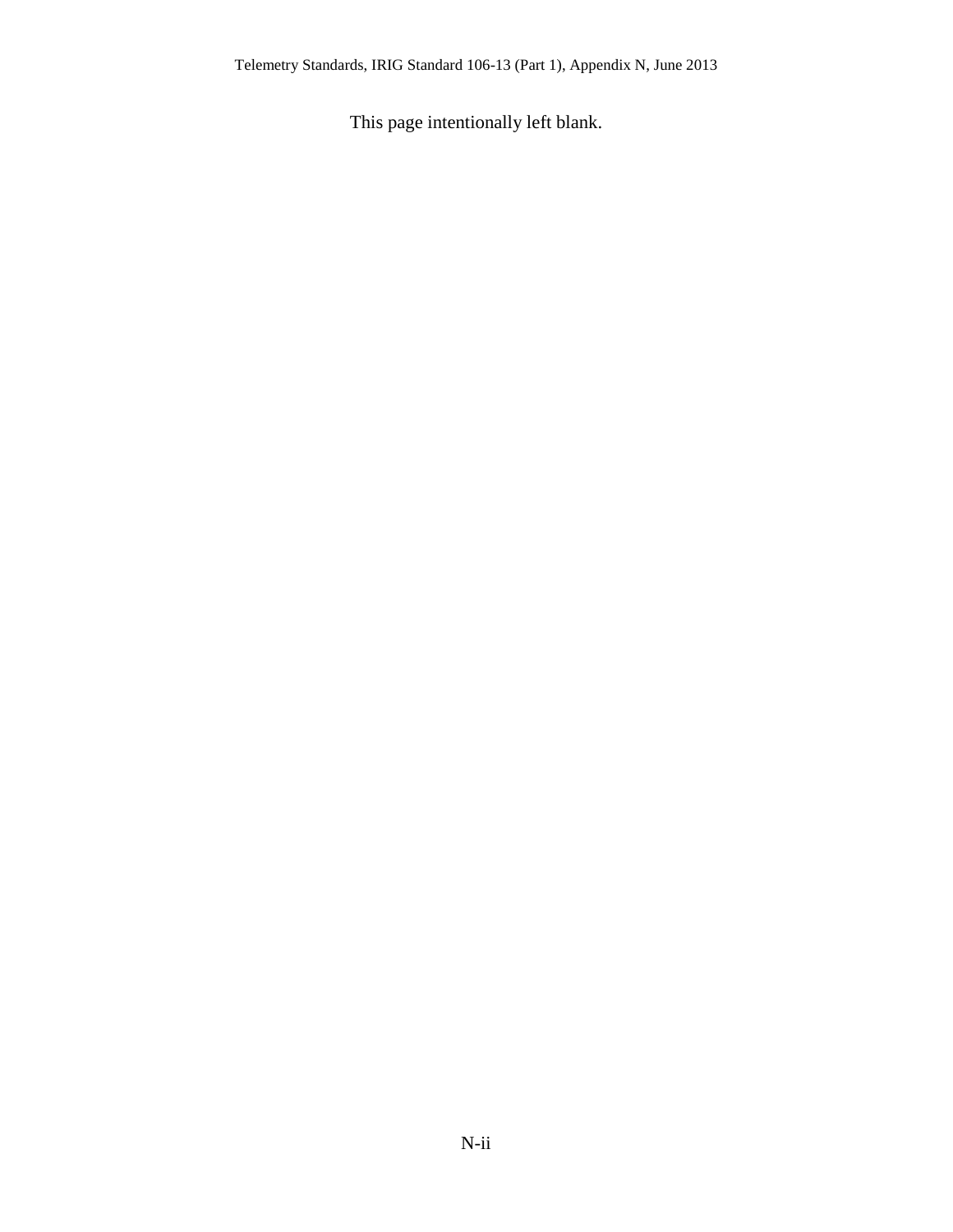# **Acronyms**

<span id="page-2-0"></span>

| <b>ARTM-CPM</b> | Advanced Range Telemetry-continuous phase modulation |
|-----------------|------------------------------------------------------|
| <b>IRIG</b>     | Inter-Range Instrumentation Group                    |
| MHz             | megahertz                                            |
| PCM/FM          | pulse code modulation/frequency modulation           |
| <b>RAM</b>      | random access memory                                 |
| <b>SOOPSK</b>   | shaped offset quadrature phase shift keying          |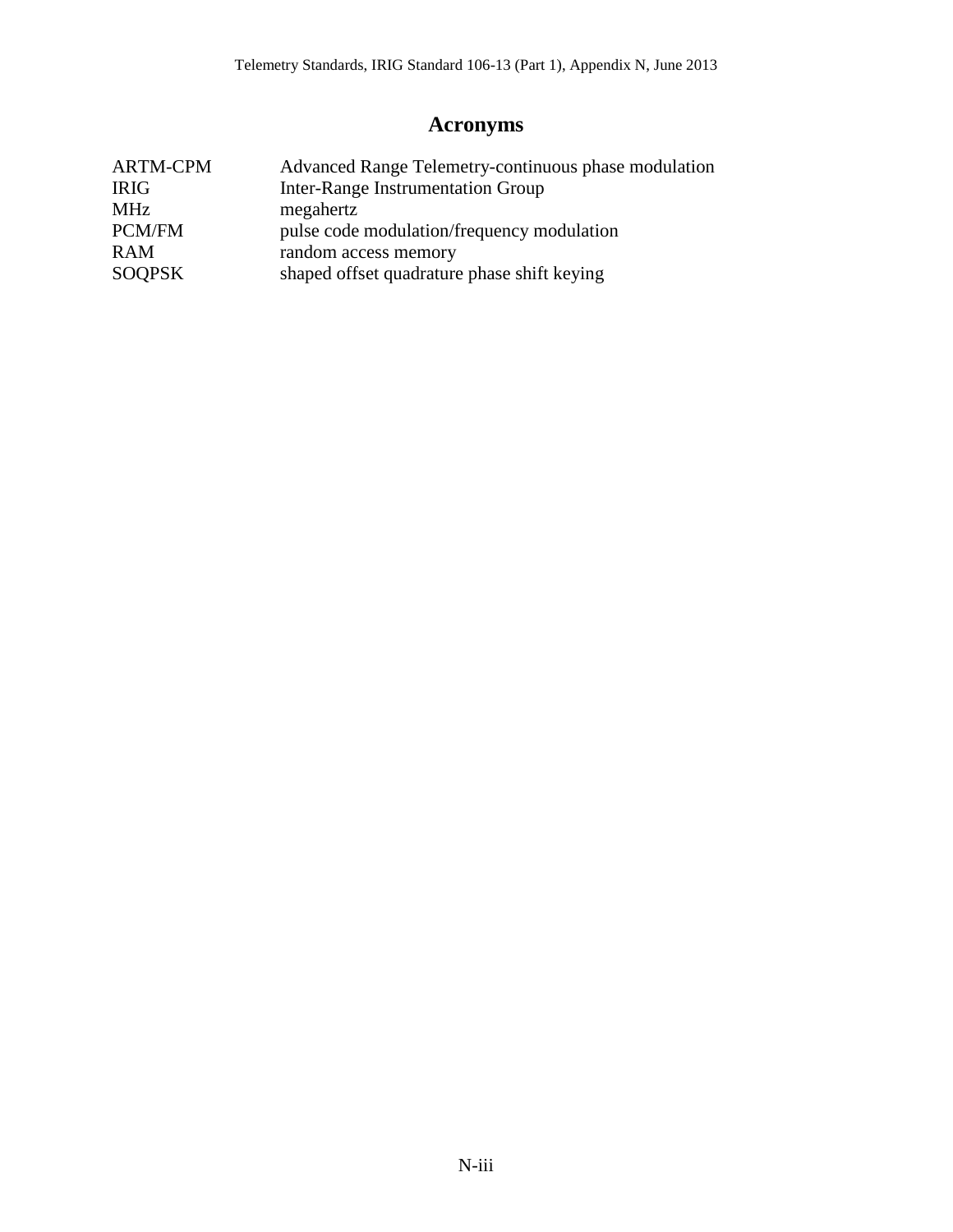This page intentionally left blank.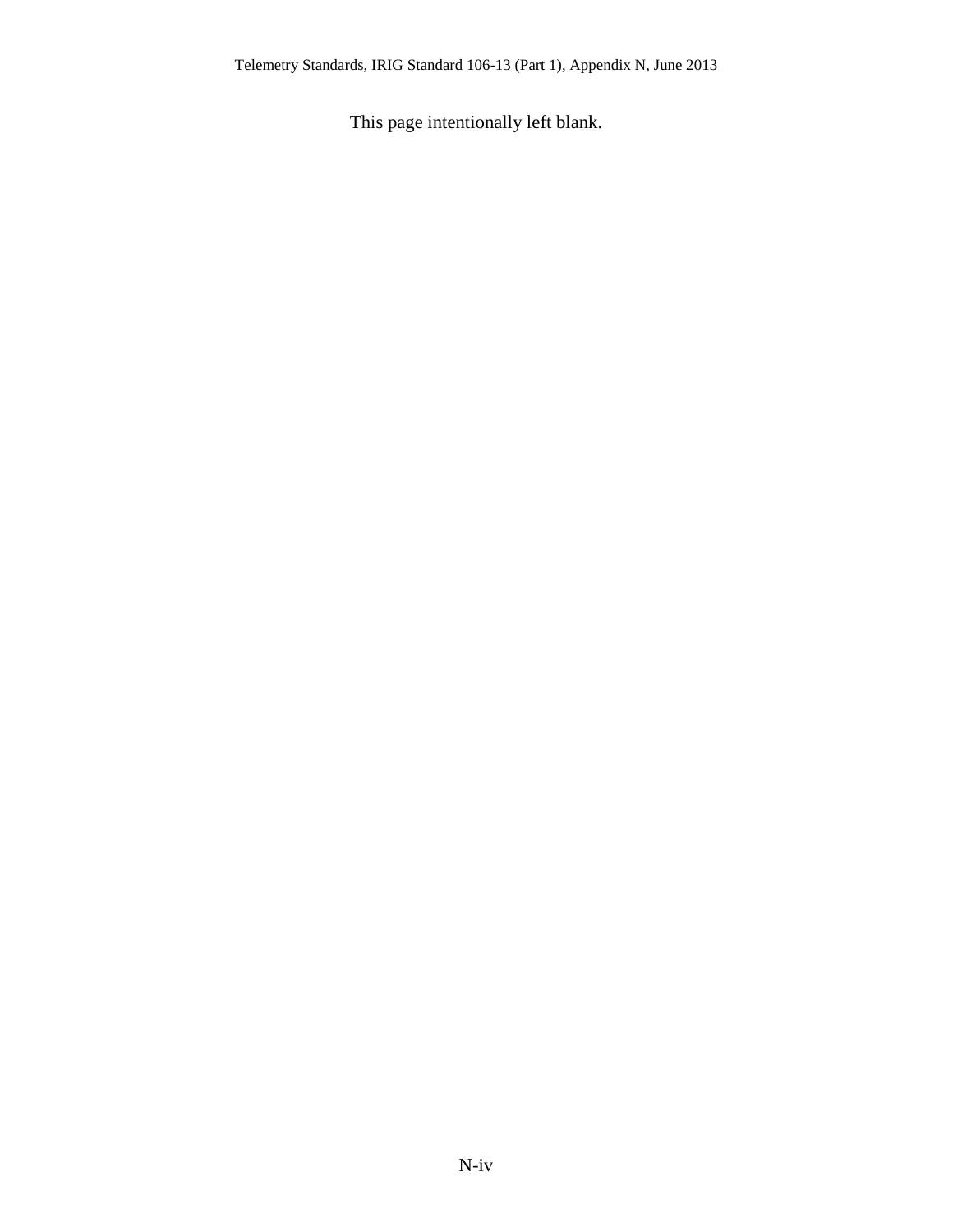## APPENDIX N

## **Telemetry Transmitter Command and Control Protocol**

#### <span id="page-4-0"></span>**1.0 Introduction**

This appendix provides standards for commands, queries, and status information when communicating with telemetry transmitters configured with communication ports. The commands are divided into two categories of "command sets" as follows.

- a. Basic. The basic command set contains the minimum (required) commands for transmitter control, query, and status.
- b. Extended. The extended command set contains optional commands that may or may not be implemented and may be shown as references.

## <span id="page-4-1"></span>**2.0 Command Line Interface**

## <span id="page-4-2"></span>2.1 User Command Line Interface

This interface is the default upon power up of the transmitter. Each command or query is ended by a carriage return <CR>. Information returned from the transmitter will be followed by a carriage return <CR> and the ">" will be displayed to indicate the transmitter is ready to receive commands or queries.



With regard to this standard, it is assumed that a carriage return  $\langle CR \rangle$  is followed by a line feed. The transmitter will return the "OK" mnemonic for each command that is accepted. The transmitter will return "ERR" for a command or query that was interpreted as an error. Verification that a query was either accepted or found to be in error will be the response to the query. All commands are case insensitive. The transmitter will operate in half duplex mode and will echo typed characters to the command terminal.

## 2.1.1 Options

In addition to the required user command line interface items, the following list contains options that may or may not be implemented.

- a. Backspacing to correct typed errors.
- b. A character input to recall the last command line. The " $\sim$ " character followed by a <CR> is recommended.

## <span id="page-4-3"></span>2.2 Optional Programming Interface

If the transmitter is not commanded or queried though a terminal program (human interface), there may be an option to operate in half duplex mode so that concatenated commands can be sent directly to the transmitter (bulk transmitter set-up). If this option is used, the transmitter will only return a single accepted "OK" response if the entire string was interpreted and accepted. When concatenating commands, the semicolon ";" is used as the delimiter for each command. If this optional programming interface is implemented, the transmitter will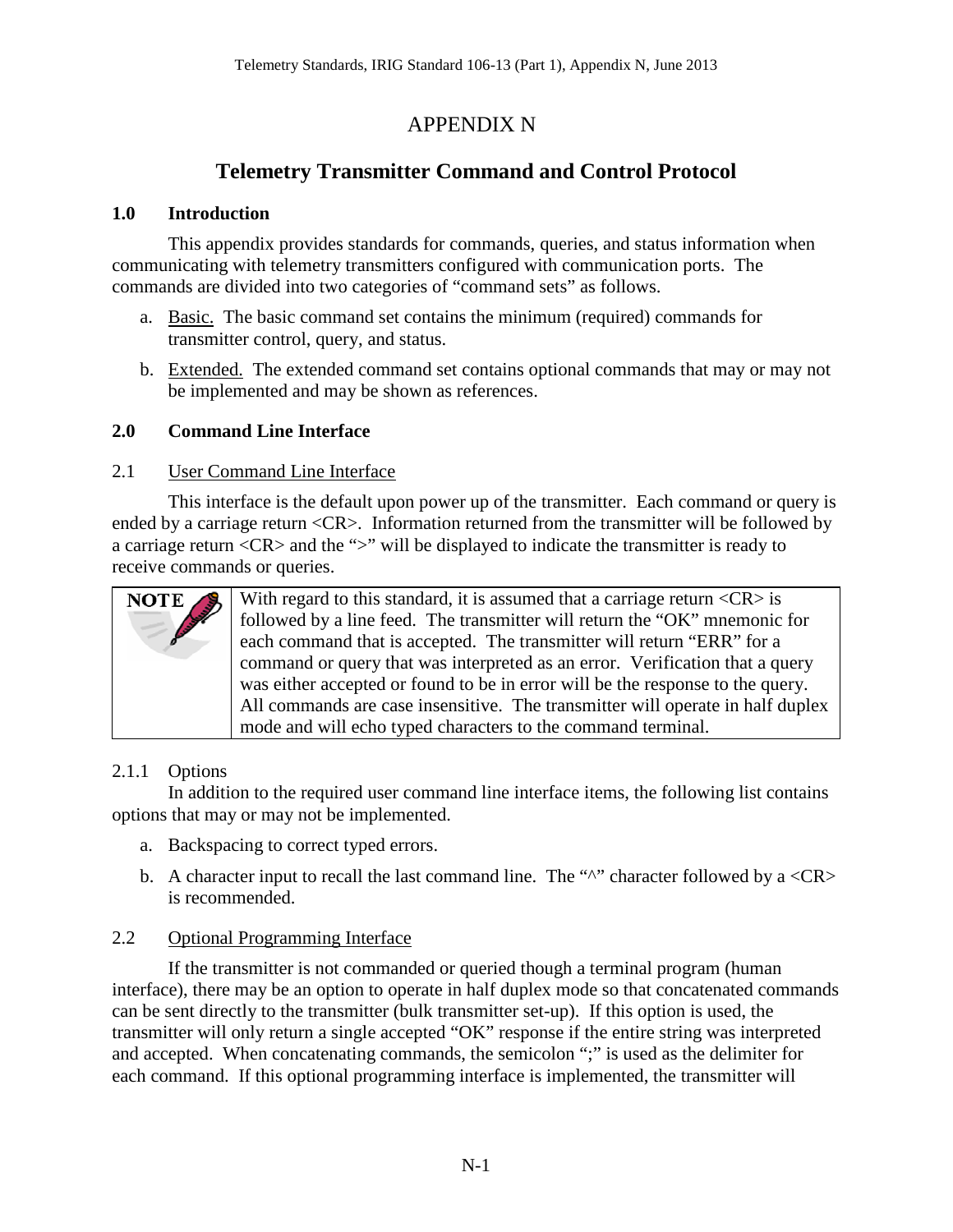identify the semicolon delimiter, recognize the character string as a bulk command, and recognize the start of a new command after each delimiter.

#### <span id="page-5-0"></span>**3.0 Initialization**

Upon successful communication initialization, the transmitter will provide the controlling terminal with (as a minimum) the manufacturer's name, model number, serial number, and supported Inter-Range Instrumentation Group (IRIG) 106 release number. Other information (such as information on firmware and temperature) deemed appropriate by the manufacture is allowed. This information will be displayed only upon a successful power up and communication initialization of the transmitter. Should an unsuccessful power up occur, based upon criteria of the transmitter manufacturer, the transmitter shall return "ERR" and allow only the RE(RES) command to reset the transmitter (see [Table N-1](#page-5-4) and Subsection [4.2.10\)](#page-9-2).

<span id="page-5-4"></span>

| <b>Table N-1. Basic Command Set</b> |                                                                               |  |
|-------------------------------------|-------------------------------------------------------------------------------|--|
| <b>Command</b>                      | <b>Function</b>                                                               |  |
| FR(FREQ)                            | Sets or queries the carrier frequency.                                        |  |
| MO(MOD)                             | Sets or queries the modulation mode.                                          |  |
| DE                                  | Sets or queries the setting of differential encoding (ON or OFF).             |  |
| RA(RAND)                            | Sets or queries the setting of data randomization (ON or OFF).                |  |
| RF                                  | Sets or queries the RF output (ON or OFF).                                    |  |
| QA(QALL)                            | Queries the status of all basic commands.                                     |  |
| <b>VE(VERS)</b>                     | Queries, at a minimum, the manufacturer's name, model number, and serial      |  |
|                                     | number of the transmitter.                                                    |  |
| SV(SAVE)                            | Saves the current set-up of the transmitter to on-board nonvolatile random    |  |
|                                     | access memory (RAM).                                                          |  |
| <b>RL(RCLL)</b>                     | Retrieves a transmitter set-up from on-board nonvolatile RAM.                 |  |
| RE(RES)                             | Resets the transmitter to a known configuration, restarts the internal power- |  |
|                                     | up sequence.                                                                  |  |

Upon successful communication, after a power up, a communication connection, a command, or a query, the transmitter will send a carriage return followed by a ">" to signify the transmitter is ready to accept commands and queries.

## <span id="page-5-1"></span>**4.0 Basic Command Set**

#### <span id="page-5-2"></span>4.1 Basic Command Set Summary

The basic command fields use a minimum two characters with the optional capability of using a maximum of four characters. If possible, the longer four character field should be used to add intuitiveness to the basic command set. The commands in the basic command set are shown in [Table N-1.](#page-5-4)

## <span id="page-5-3"></span>4.2 Commands: Basic Command Set

#### 4.2.1 Carrier Frequency

Carrier frequency is set or queried with the "FR(FREQ)" mnemonic as described below.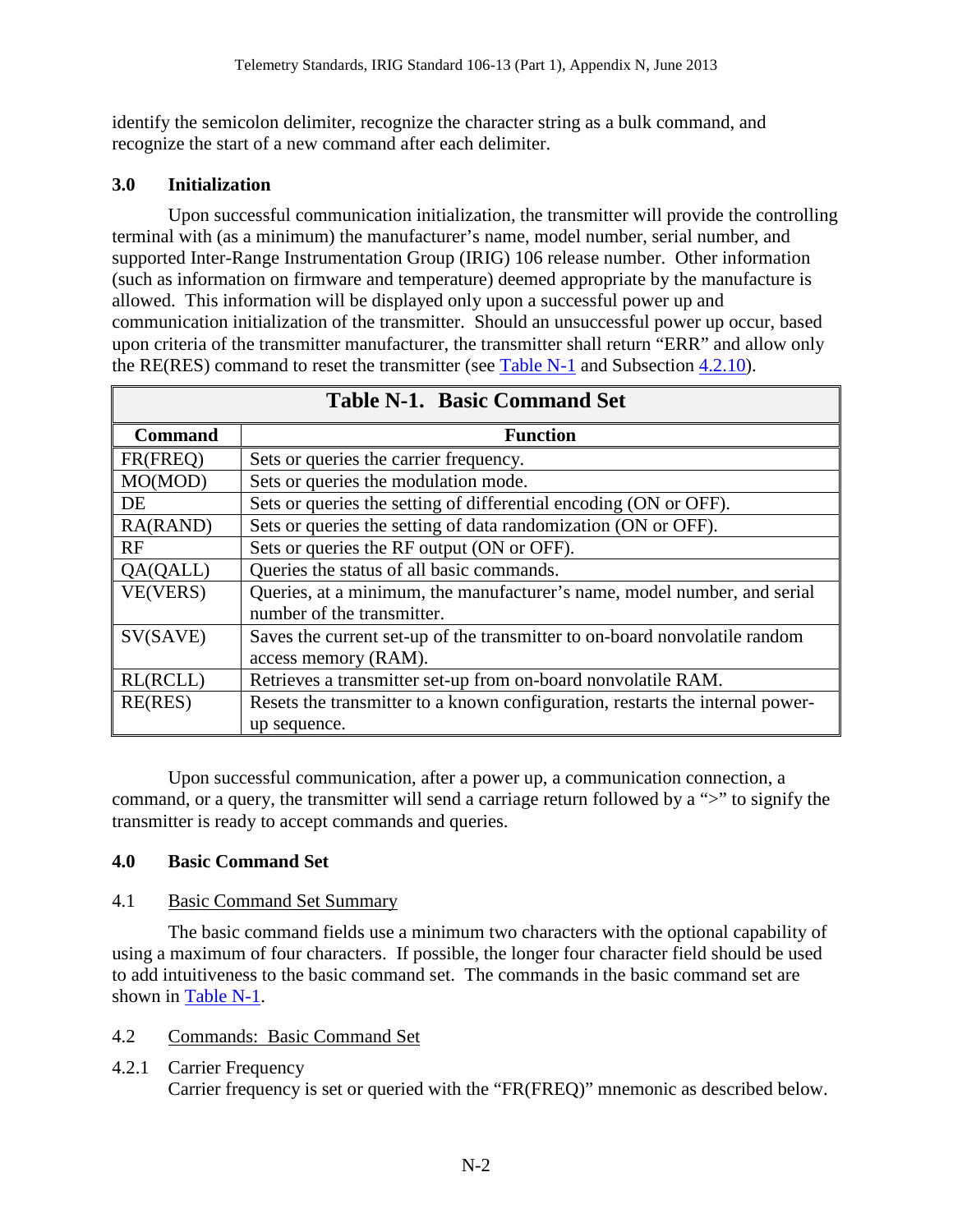a. Set Frequency. Use "FR(FREQ) XXXX.X <CR>" where XXXX.X is the commanded frequency in megahertz (MHz) in 0.5 MHz steps. If the command is accepted, an "OK <CR>" is issued as a response.

In the event of an incorrect commanded carrier frequency (for example the commanded frequency is out of the tuning range of the transmitter), the transmitter will default to the currently set carrier frequency before the command was issued. The transmitter will then return "ERR FR(FREQ) XXXX.X <CR>" where XXXX.X is the prior frequency set in the transmitter.

b. Query Frequency. "FR(FREQ) <CR>" queries the currently set carrier frequency and returns "FR(FREQ) XXXX. $X \leq CR$ " where XXXX. $X$  is the current set frequency in MHz.

#### 4.2.2 Modulation Mode

Modulation mode is set or queried with the "MO(MOD)" mnemonic.

a. Set Modulation Mode. Use "MO(MOD)  $X \le CR$ " where X corresponds to the modulation mode. If the command is accepted, an "OK  $\langle CR \rangle$ " is issued as a response.

| <b>Command</b> | <b>Modulation Type</b>        |
|----------------|-------------------------------|
| $MO(MOD)$ 0    | <b>PCM/FM</b>                 |
| $MO(MOD)$ 1    | SOQPSK-TG                     |
| $MO(MOD)$ 2    | <b>ARTM-CPM</b>               |
| $MO(MOD)$ 6    | Modulation off (carrier only) |

In the event of an incorrect commanded modulation mode, the transmitter will default to the previous modulation mode and return "ERR MO(MOD)  $X \le CR$  to indicate the error and the current modulation mode. The "MO(MOD) 6" command turns off the modulation for carrier only mode. Modulation will return upon a new commanded modulation mode. If the transmitter is in single mode, only single mode commands are valid and the above error response will be sent should an invalid modulation mode command be sent. The same logic apples when the transmitter is in dual mode.

- b. Query Modulation Mode. "MO(MOD) <CR>" queries the currently set modulation mode and returns "MO(MOD)  $X \leq CR$ " where the integer X is represented in the above table.
- 4.2.3 Differential Encoding

Differential encoding is set or queried with the "DE" mnemonic. For additional information, refer to [Chapter 2,](http://www.wsmr.army.mil/RCCsite/Documents/106-13_Telemetry_Standards/chapter2.pdf) Subsection 2.4.3.1.1 and [Appendix](http://www.wsmr.army.mil/RCCsite/Documents/106-13_Telemetry_Standards/appendixM.pdf) M.

a. Set Differential Encoding. Use "DE  $X \leq CR$ " where X corresponds to a 1 or 0. If the command is accepted, an "OK <CR>" is issued as a response.

| Command | <b>Differential Encoding</b> |
|---------|------------------------------|
| DE 1    | )n                           |
| DE 0    |                              |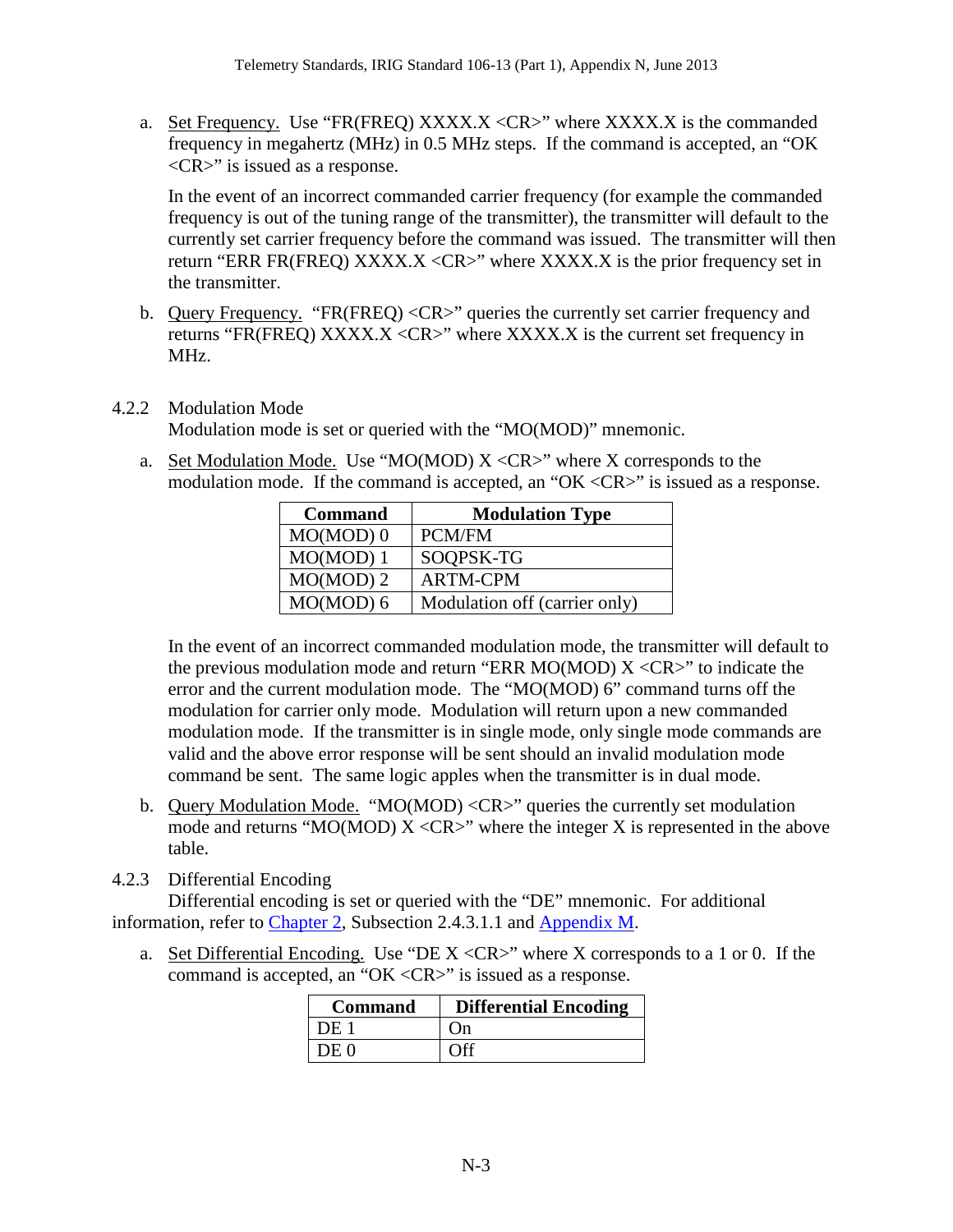In the event of an incorrect differential encoding command, the transmitter will return "ERR DE X<CR>" to indicate the error and return the current differential encoding setting.

- b. Query Differential Encoding. "DE <CR>" queries the currently set differential encoding status and returns "DE  $X \leq CR$ " where integer X is represented in the above table.
- c. Default. When switching modulation modes the differential encoding shall be switched appropriately. For example, when switching from SOQPSK-TG to PCM/FM, the differential encoding will be set to off, DE 0.
- d. Manual Control. For the PCM/FM and ARTM-CPM modulation modes differential encoding will always be disabled (off); however, the user can be given manual control of differential encoding when using SOQPSK-TG modulation.

#### 4.2.4 Data Randomization

Data randomization is set or queried with the "RA(RAND)" mnemonic. For additional information, see [Chapter 2,](http://www.wsmr.army.mil/RCCsite/Documents/106-13_Telemetry_Standards/chapter2.pdf) Subsection 2.4.3.4, and [Appendix D,](http://www.wsmr.army.mil/RCCsite/Documents/106-13_Telemetry_Standards/AppendixD.pdf) Figure D-2.

a. Set Data Randomization. Use "RA(RAND)  $X \langle CR \rangle$ " where X corresponds to a 1 or 0. If the command is accepted, an "OK <CR>" is issued as a response.

| <b>Command</b> | <b>Randomization</b> |
|----------------|----------------------|
| RA(RAND) 1     | )n                   |
| $RA(RAND)$ 0   |                      |

In the event of an incorrect data randomization command, the transmitter will default to its current setting and return "ERR RA(RAND)  $X \langle CR \rangle$ " to indicate the error and the currently set state.

b. Query Randomization Mode. "RA(RAND) <CR>" queries the currently set randomization and returns "RA(RAND)  $X \leq CR$  where integer X is represented in the above table.

#### 4.2.5 RF Output

RF output is set or queried with the "RF" mnemonic.

a. Set RF Output. Use "RF  $X \leq CR$ " where X corresponds to a 1 or 0. If the command is accepted, an "OK <CR>" is issued as a response.

| <b>Command</b> | <b>RF</b> Output |
|----------------|------------------|
| RF             |                  |
| RF ()          |                  |

In the event of an incorrect RF output command, the transmitter will maintain its current state and return "ERR RF X <CR>" to indicate the error and return the current RF output setting for the transmitter.

b. Query RF Output. "RF <CR>" queries the currently set RF output and returns "RF X <CR>" where X corresponds to the numbers in the above table.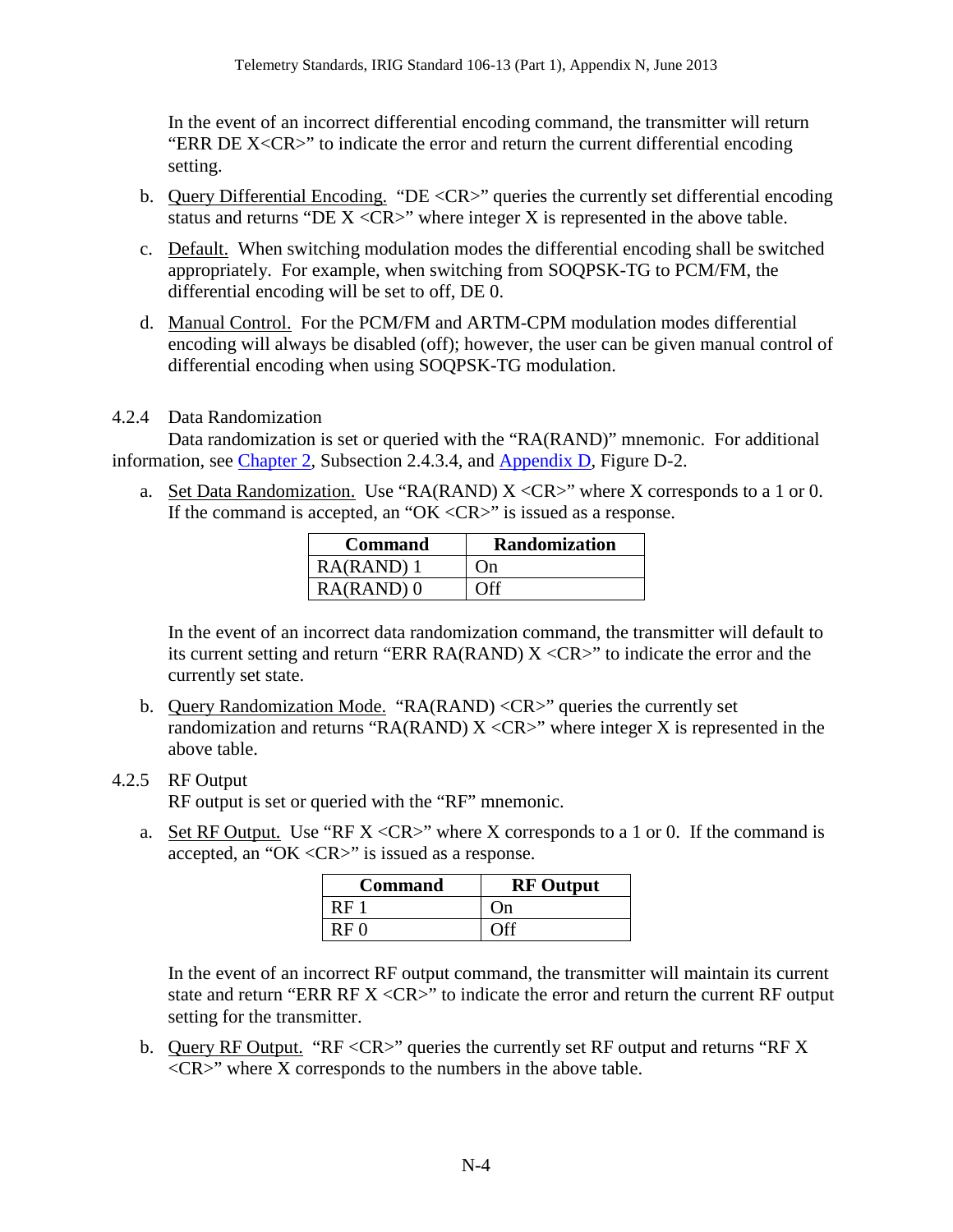## 4.2.6 Query all

The "query all" command is executed with the "QA(QALL)" mnemonic.

a. Query Transmitter Configuration. The command "QA(QALL) <CR>" requests the current setting of all basic commands. The transmitter response will contain, as a minimum, the following, in this order:

| (1) | Carrier Frequency.                           | [FR(FREQ) XXXX.X] <cr></cr> |
|-----|----------------------------------------------|-----------------------------|
| (2) | Modulation Mode.                             | [MO(MOD) X] < CR            |
| (3) | Differential Encoding setting. $[DE X] < CR$ |                             |
| (4) | Randomization setting.                       | [RA(RAND) X] < CR           |
| (5) | RF Output setting.                           | [RF X] < CR                 |
|     |                                              | OK < CR                     |
|     |                                              |                             |

b. Status of Other Commands. If other commands are implemented in the transmitter beyond the basic set, a complete status should be given for each implemented command.

## 4.2.7 Version

The "version" command is executed with the "VE(VERS) <CR>" mnemonic.

- a. Query Transmitter Version. "VE(VERS) <CR>" requests the current version of the transmitter. The response will contain (at a minimum) the following information about the transmitter and in this order:
	- (1) Manufacturer Name
	- (2) Model Number
	- (3) Serial Number
	- (4) IRIG 106, Appendix N Release Supported
- b. Formatting and Delimiting the Fields. It is left up to the transmitter manufacturer to format and delimit the above fields and, if chosen, add additional information to the response.

## 4.2.8 Save

The "save" command is executed with the "SV(SAVE)" mnemonic.

For "Save Transmitter Set-Up", "SV(SAVE) X<CR>" saves the current settings of the transmitter to register "X" in nonvolatile memory within the transmitter. If only one location is available, the value of "X" is zero. There is no limit to the number of storage registers within the transmitter.

The command "SV(SAVE) <CR> will save to the default location 0.

In the event of an unsuccessful save command, the transmitter will return ERR  $SV(SAVE) X < CR$  to indicate the error and no save function will be performed.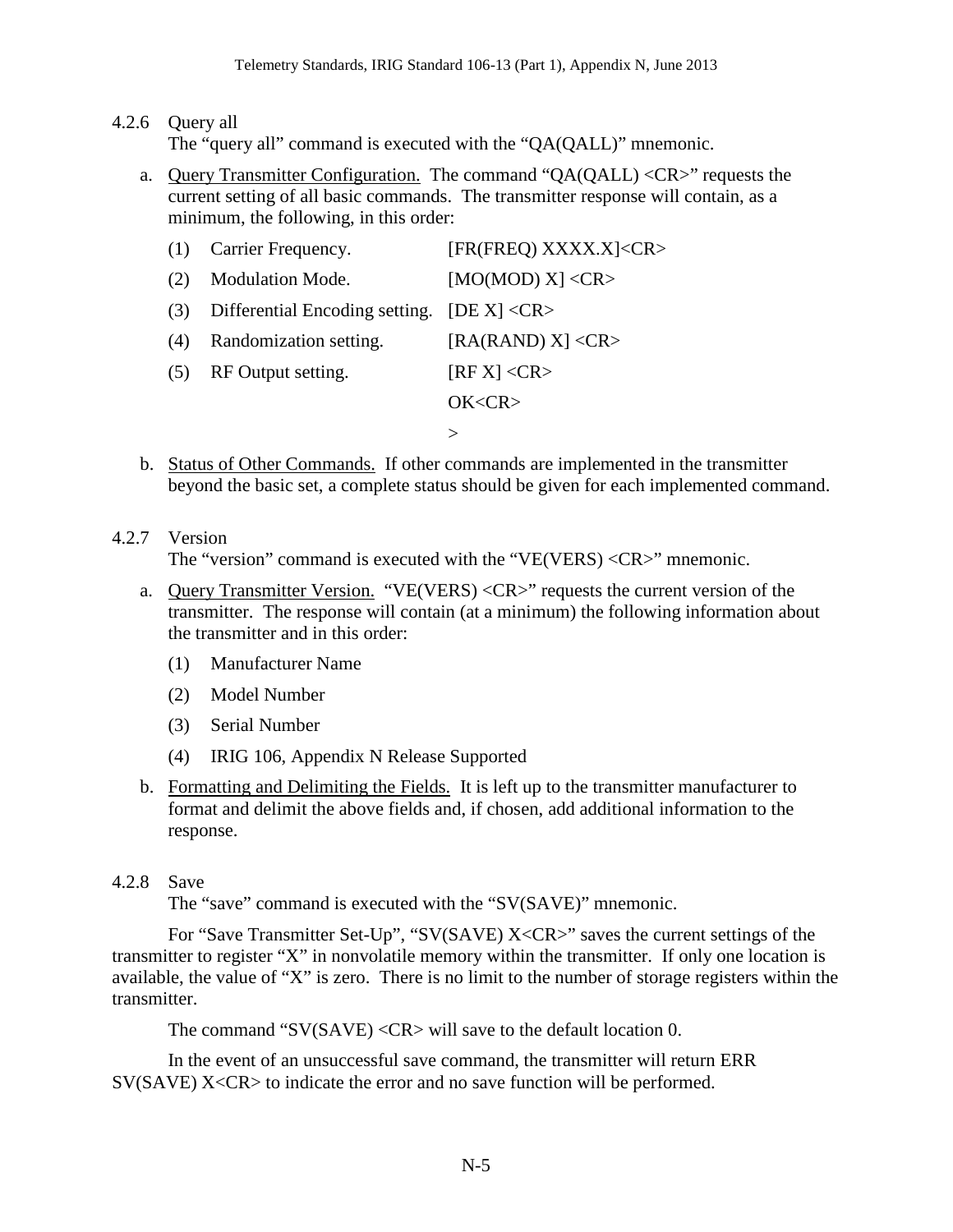## <span id="page-9-3"></span>4.2.8.1 *Operational Fail Safe*

In order to avoid the situation of fielding a flight test item that has been inadvertently programmed to use internal clock and data sources the transmitter will always save the clock and data source as external.

#### 4.2.9 Recall

The recall command is executed with the RL(RCLL) mnemonic.

For "Recall Transmitter Set-up", "RL(RCLL) X<CR>" retrieves and restores the transmitter set-up from register "X" in nonvolatile memory within the transmitter. Values of X start at zero. The 0 register location should be used exclusively for the default set-up. The default set-up is the memory location that is loaded during power-up.

The command "RL(RCLL) <CR> will recall from the default location 0.

In the event of an unsuccessful recall command, the transmitter will return ERR RL(RCLL) X<CR> to indicate the error and no recall function will be performed.

#### 4.2.9.1 *Operational Fail Safe*

During a recall operation the transmitter will always set the clock and data sources to external (see Paragraph [4.2.8.1](#page-9-3) above).

#### <span id="page-9-2"></span>4.2.10 Reset

The transmitter can be reset with the "RE(RES)" mnemonic.

a. Reset Transmitter. "RE(RES) <CR>" resets the transmitter by reinitializing the transmitter. The transmitter will use the following basic settings as a base configuration.

| <b>Transmitter Setting</b> | <b>Command</b> | <b>Result</b>                                  |
|----------------------------|----------------|------------------------------------------------|
| Carrier frequency          | [FR(FREQ)]     | Lowest valid frequency within the tuning range |
| <b>Modulation</b> mode     | [MO(MOD)]      | MO(MOD) 0, PCM/FM                              |
| Differential encoding      | [DE X]         | DE 0, Differential encoding off                |
| Randomization              | [RA(RAND) X]   | RA(RAND) 0, Randomization off                  |
| RF output                  | [RF X]         | RF 0, RF output off                            |

b. Example Command use. The Reset Transmitter command would be used if communication to the transmitter could not be established, if commands were not being recognized, or if some other unknown transmitter state was experienced.

## <span id="page-9-0"></span>**5.0 Extended Command Set**

#### <span id="page-9-1"></span>5.1 Extended Command Set Summary

The extended command set includes commands and queries not in the basic commands set. Although the extended set does not include all possible commands, its use provides a standard way of implementing known features of transmitters. This standard will be updated at appropriate intervals should new capabilities arise. Commands in the extended command set are shown in [Table N-2.](#page-10-1)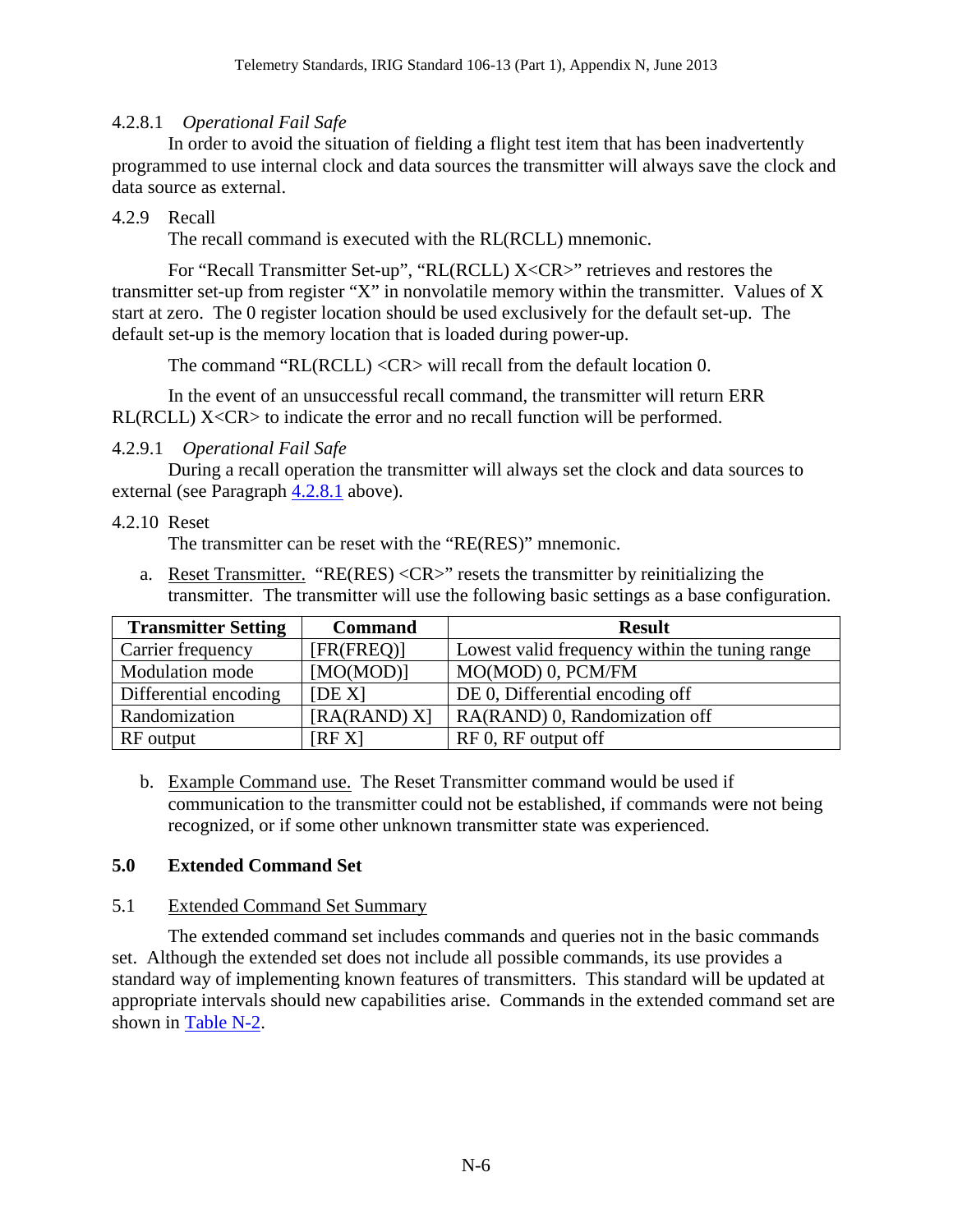<span id="page-10-1"></span>

| <b>Table N-2. Extended Command Set</b> |                                                                            |  |
|----------------------------------------|----------------------------------------------------------------------------|--|
| <b>Command</b>                         | <b>Function</b>                                                            |  |
| DP(DPOL)                               | Sets or queries data polarity (NORM or INV).                               |  |
| DS(DSRC)                               | Sets or queries the data source (INT or EXT).                              |  |
| ID(IDP)                                | Sets or queries the internal data pattern (one of five possible settings). |  |
| CS(CLKS)                               | Sets or queries the clock source (INT or EXT).                             |  |
| IC(ICR)                                | Sets or queries the internal clock rate.                                   |  |
| FC(FEC)                                | Sets or queries forward error correction (ON or OFF).                      |  |
| FC(FEC) YYYY                           | Set specific forward error correction (ON or OFF).                         |  |
| RP(RPWR)                               | Sets or queries the output RF power (HI or LO).                            |  |
| TE(TEMP)                               | Queries the internal temperature (in Celsius).                             |  |
| DV(DVS)                                | Deviation sensitivity for PCM/FM mode.                                     |  |
| SP(SLP)                                | Low power consumption mode, sleep mode.                                    |  |
| VP()                                   | Variable RF power command.                                                 |  |
| CP()                                   | Sets or queries the Input Clock Phase                                      |  |

#### <span id="page-10-0"></span>5.2 Commands: Extended Command Set

#### 5.2.1 Data Polarity

Data polarity is set or queried with the "DP(DPOL)" mnemonic.

a. Set Data Polarity. Use "DP(DPOL)  $X < CR$ " where X corresponds to a 1 or 0. Actual data polarity, when referenced to the input clock, does not need to be known, this command either inverts the incoming data or does not. If the command is accepted, an "OK <CR>" is issued as a response.

| <b>Command</b>          | <b>Polarity</b> |
|-------------------------|-----------------|
| $DP(DPOL)$ <sup>0</sup> | Normal          |
| DP(DPOL) 1              | Inverted        |

In the event of an incorrect data polarity command, the transmitter will maintain its current setting and return "ERR DP(DPOL)  $X \leq CR$  to indicate the error and return the current data polarity setting for the transmitter.

b. Query Data Polarity. "DP(DPOL) <CR>" queries the current data polarity and returns "DP(DPOL)  $X \leq CR$ " where integer X is represented in the above table.

#### 5.2.2 Data Source

Data source is set or queried with the "DS(DSRC)" mnemonic.

a. Set Data Source. Use "DS(DSRC)  $X \leq CR$ " where X corresponds to a 1 or 0. If the command is accepted, an "OK <CR>" is issued as a response.

| Command      | Source   |
|--------------|----------|
| $DS(DSRC)$ 0 | External |
| DS(DSRC) 1   | Internal |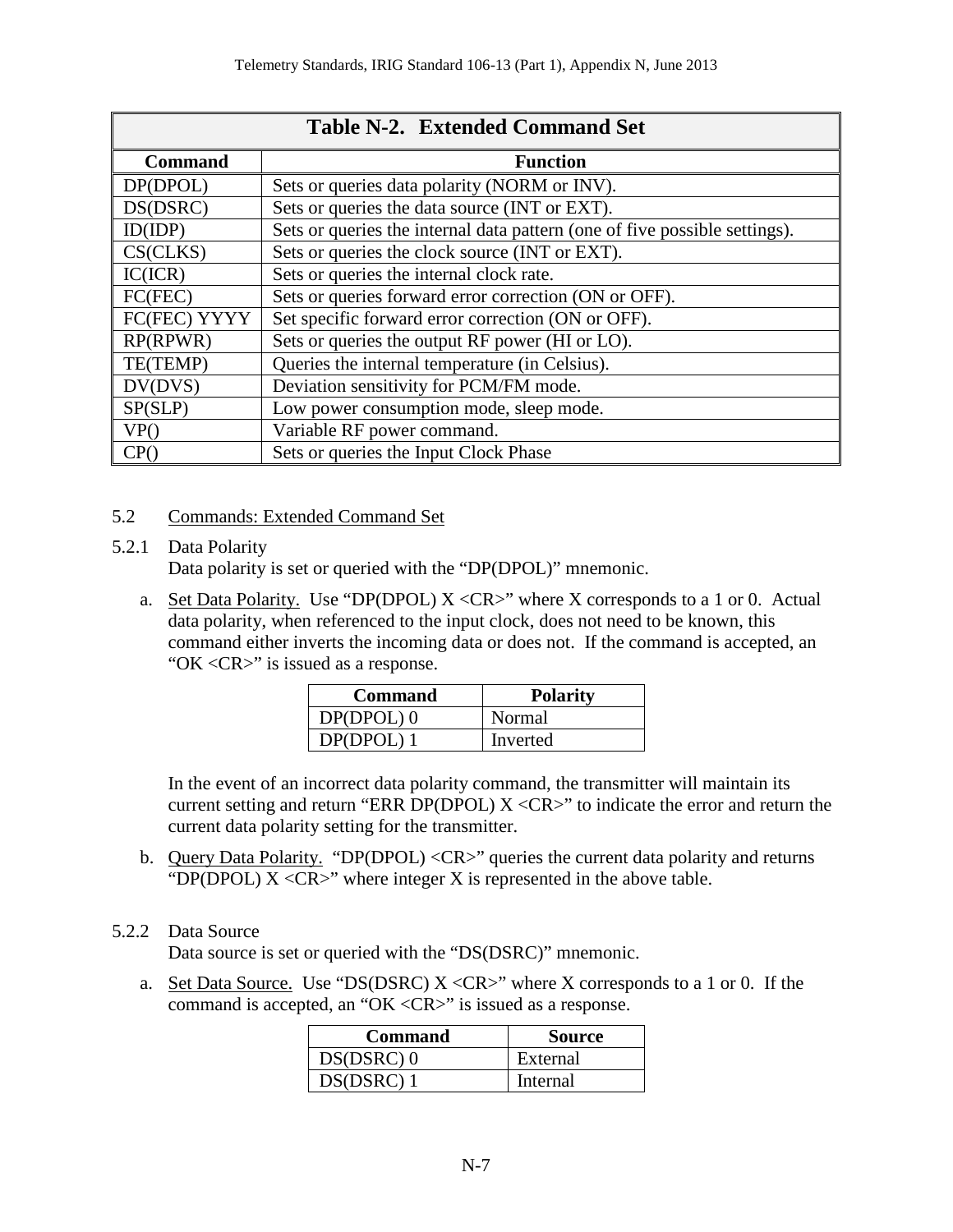In the event of an incorrect data source command, the transmitter will return "ERR  $DS(DSRC)$   $X \leq CR$  to indicate the error and return the currently set data source state.

- b. Query Data Source. "DS(DSRC) <CR>" queries the currently set data source and returns " $DS(DSRC)$   $X < CR$ " where integer  $X$  is represented in the above table.
- c. Saving Data Source. See Paragraph [4.2.8.1](#page-9-3) regarding saving the data source setting.
- 5.2.3 Internal Data Pattern

The internal data pattern is set or queried with the "ID(IDP)" mnemonic.

- a. Set Internal Data Pattern. Use "ID(IDP) X" where X corresponds to the internal data pattern. If the command is accepted, an "OK <CR>" is issued as a response.
	- **Command Pattern**<br> **P**<sub>2</sub><sup>9</sup>-1 *P*<sub>1</sub> *P*<sub>1</sub>  $\frac{1}{2^9-1}$ <br>ID(IDP) 11 2<sup>11</sup>-1  $(511 \text{ bits})$ <u>ID(IDP) 11  $2^{11}-1$  (2047 bits)</u><br>ID(IDP) 15  $2^{15}-1$  (32767 bits) ID(IDP) 15  $\left| \frac{2^{15}-1}{2^{15}-1} \right|$  (32767 bits)  $\frac{12^{20}-1}{10} \frac{(1048575 \text{ bits})}{(1048575 \text{ bits})}$ ID(IDP) 23  $\left| \frac{2^{23}-1}{2^{23}-1} \right|$  (8388607 bits) ID(IDP) 0  $\vert$  0x00 Fixed repeating ID(IDP) A  $\vert$  0xAA Fixed repeating ID(IDP) F  $\vert$  0xFF Fixed repeating ID(IDP) XXXX  $\vert$  0xXXXX Fixed repeating
- b. Example Internal Data Patterns. Example patterns are shown below.

Selection of which patterns to implement is left up to the manufacturer. If an error occurs, the transmitter will return "ERR ID(IDP)  $X < CR$ " to indicate the error and return the current data source setting for the transmitter.

- c. Query Internal Data Pattern. "ID(IDP) <CR>" queries the currently set internal data pattern and returns "ID(IDP)  $X \leq CR$ " where integer X is represented in the above table.
- d. Example Command Use. This feature can be used for system characterization and troubleshooting. A known bit pattern can be used to test and characterize telemetry systems end-to-end or isolate baseband signal problems to the transmitter.

#### 5.2.4 Clock Source

The clock source is set or queried with the "CS(CLKS)" mnemonic.

a. Set Clock Source. Use "CS(CLKS)  $X \leq CR$ " where X corresponds to a 1 or 0. If the command is accepted, an "OK <CR>" is issued as a response.

| Command      | Source   |
|--------------|----------|
| $CS(CLKS)$ 0 | External |
| $CS(CLKS)$ 1 | Internal |

In the event of an incorrect command, the transmitter will return "ERR CS(CLKS) X <CR>" to indicate the error and the current clock source setting for the transmitter.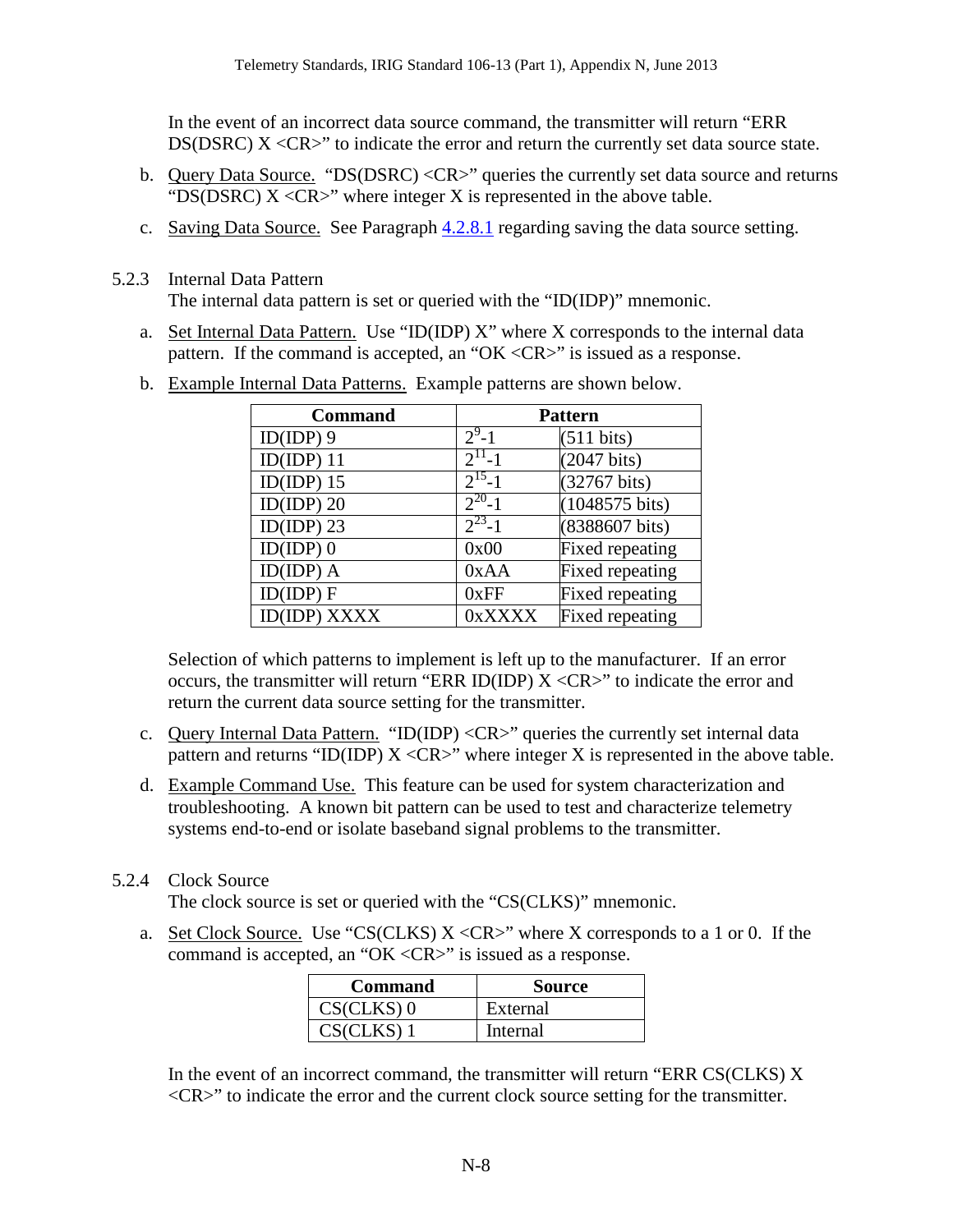- b. Query Clock Source. "CS(CLKS) <CR>" queries the currently set clock source and returns "CS(CLKS)  $X \leq C$ R $>$ " where integer X is represented in the above table.
- c. Example Command Use. Internal data can be clocked either with an external or internal clock. This command allows the user to clock the known data with an existing external clock or select the internal clock for more flexibility.
- d. Saving Clock Source. See Paragraph [4.2.8.1](#page-9-3) regarding saving the clock source setting.
- 5.2.5 Internal Clock Rate The internal clock rate is set or queried with the "IC(ICR)" mnemonic.
	- a. Set Internal Clock Rate. Use "IC(ICR) XX.XXX <CR>" where XX.XXX corresponds to the clock frequency in MHz. Actual range for the clock frequency is left to the manufacturer but should correspond to the specified useable input clock frequency range. Resolution should be  $+/-1$  kilohertz. Accuracy for the internal clock is left to the manufacturer but should correspond to internal values for the transmitter. If the command is accepted, an "OK <CR>" is issued as a response.

In the event of an incorrect command, the transmitter will identify the error, default to its current state, and return "ERR IC(ICR) XX.XXX <CR>" where "XX.XXX" indicates indicate the current clock source for the transmitter.

b. Query Internal Clock Rate. "IC(ICR) <CR>" queries the currently set internal clock rate and returns "IC(ICR) XX.XXX" where XX.XXX is the current set internal clock rate in MHz.

## <span id="page-12-0"></span>5.2.6 Forward Error Correction

Forward error correction is set or queried with the "FC(FEC)" mnemonic. If a type of forward error correction is implemented in the transmitter, this command will enable or disable or query the current setting.

a. Set Forward Error Correction. Use "FC(FEC)  $X \langle CR \rangle$ " where X corresponds to a 1 or 0. If the command is accepted, an "OK <CR>" is issued as a response.

| Command                | Source  |
|------------------------|---------|
| $FC(FEC)$ <sup>0</sup> | Disable |
| FC(FEC) 1              | Enable  |

In the event of an incorrect Forward Error Correction command, the transmitter will return "ERR FC(FEC)  $X <$ CR>" to indicate the error and return the current forward error correction setting for the transmitter.

b. Query Forward Error Correction Setting. "FC(FEC) <CR>" queries whether or not FEC is set. The current setting is returned with "FC(FEC)  $X \leq CR$ " where integer X is represented in the above table.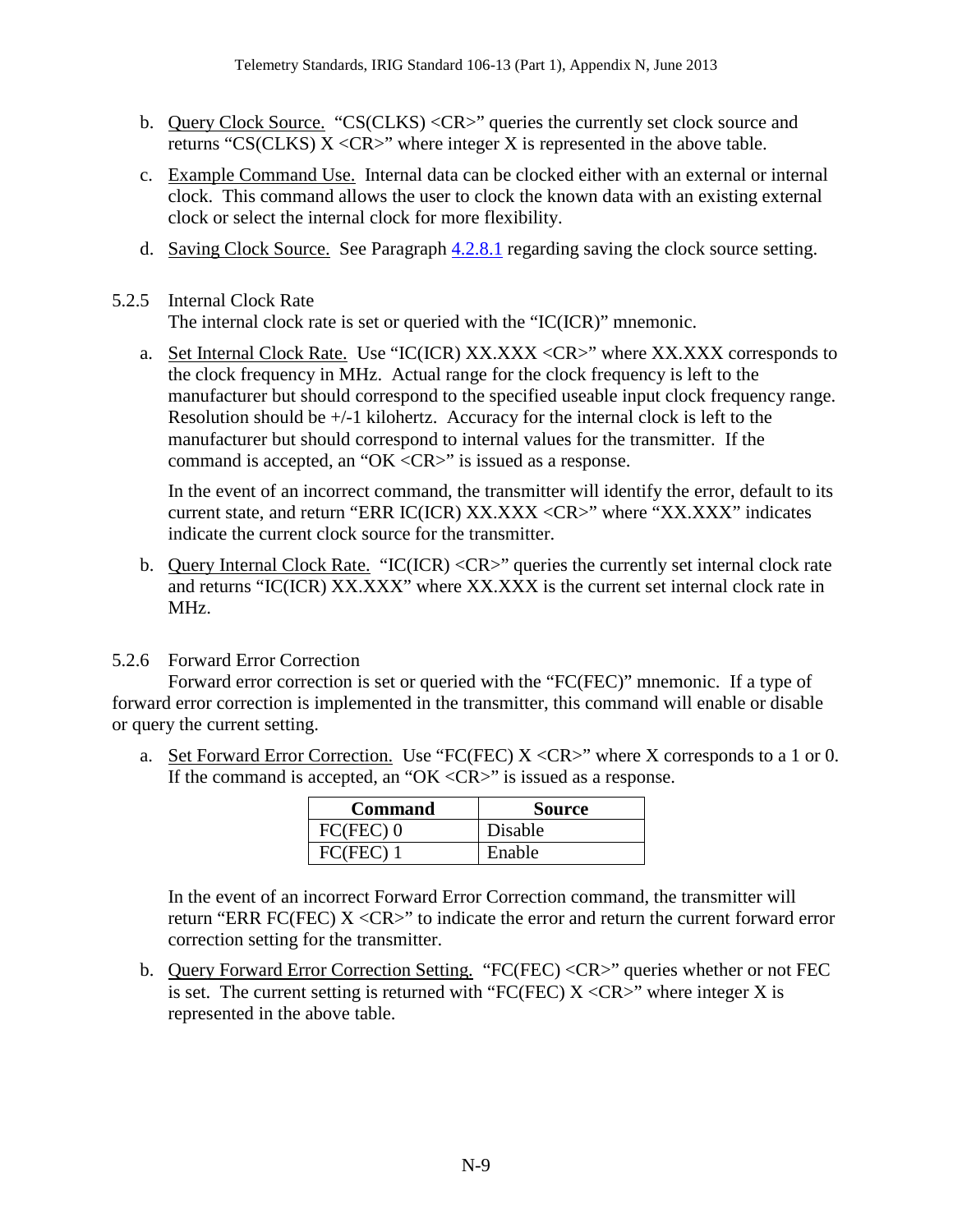5.2.7 Multiple Forward Error Correction Codes

In the event that more than one version of FEC is implemented in the transmitter, a second mnemonic "FC(FEC) YYYY" will be added, where YYYY refers to the type of FEC implemented.

- a. Set Specific Forward Error Correction. Use "FEC YYYY X  $\langle$ CR>" where X corresponds to 0 through 9 for 10 different types, if required, of that specific forward error correction. If the command is accepted, an "OK <CR>" is issued as a response.
- b. Examples of FEC codes. The following table is provided for reference only.

| <b>Command</b> | Type                          |
|----------------|-------------------------------|
| TPC            | Turbo Product Code            |
| <b>RS</b>      | Reed-Solomon Code             |
| LDPC.          | Low Density Parity Check Code |

Error reporting and querying will be done in the same fashion as Subsection [5.2.6.](#page-12-0) To turn off multiple forward error correction, the "FC(FEC)  $0 <$ CR>" will be issued.

#### 5.2.8 RF Power (Hi/Low)

High output power or low output power is set or queried with the "RP(RPWR)" mnemonic. Low output power is determined to be the lower of two output power settings.

a. Set RF Output Power. Use "RP(RPWR)  $X \le CR$ " where X corresponds to a 1 or a 0. If the command is accepted, an "OK <CR>" is issued as a response.

| Command      | <b>Output RF Power Level</b> |
|--------------|------------------------------|
| $RP(RPWR)$ 0 | LOW.                         |
| RP(RPWR)     |                              |

b. Query RF Output Power Level. "RP(RPWR) <CR>" queries the currently set output RF power level and returns "RP(RPWR)  $X \leq CR$  where integer X is represented in the above table.

In the event of an incorrect RF Power command, the transmitter will return "ERR  $RP(RPWR)$   $X \leq CR$  to indicate the error and return the current RF Power setting for the transmitter.

c. Example use. The low setting could be used for lab testing or ground checks when transmitter and receiver antennas are co-located. The high power setting is for normal, over-the-air telemetry transmission.

#### 5.2.9 Internal Temperature

Internal temperature is only a query with the "TE(TEMP)" mnemonic.

Using the Query Internal Temperature "TE(TEMP)" will query the current internal temperature of the transmitter and returns "TE(TEMP) XXX" where XXX is the current internal Celsius temperature of the transmitter.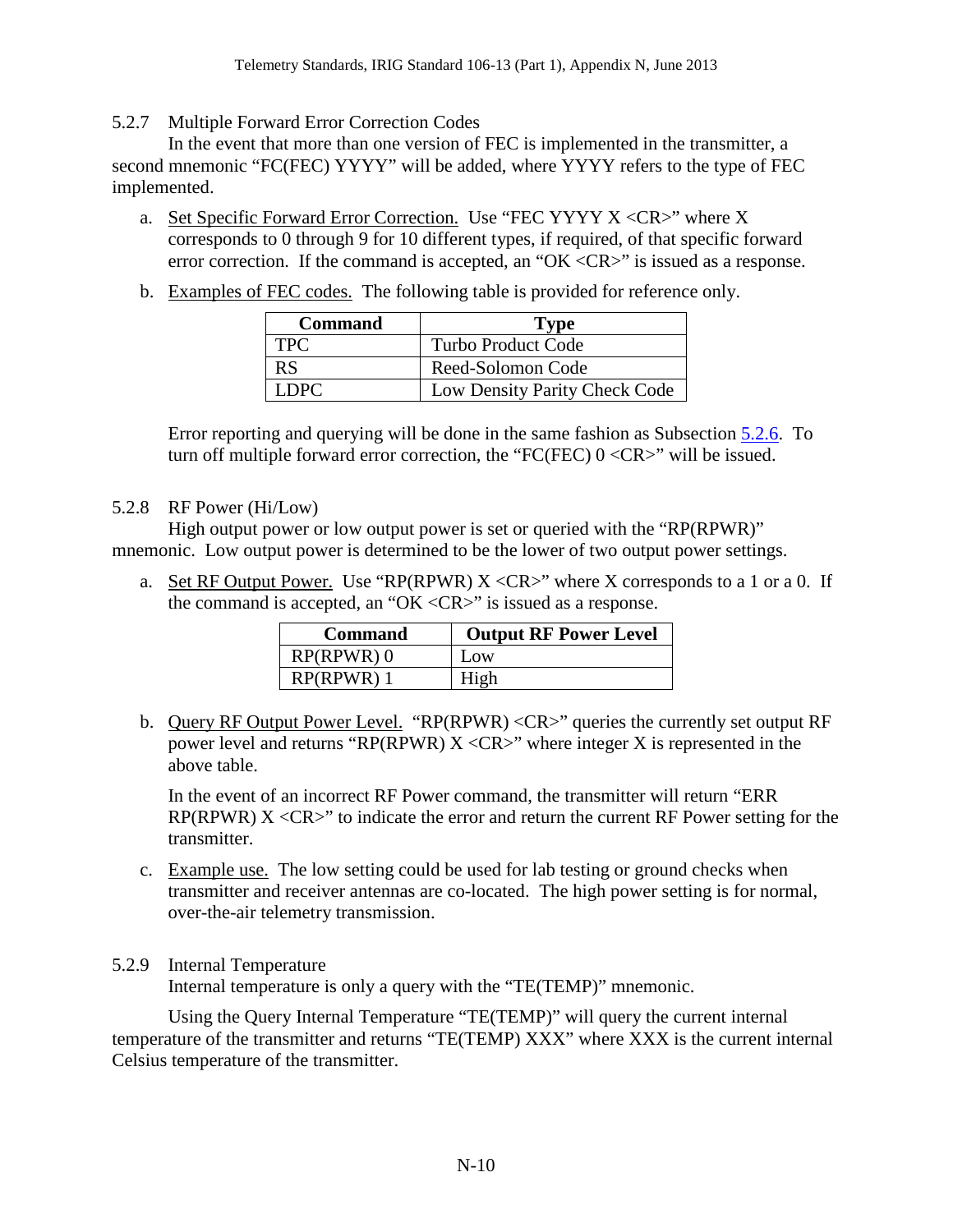5.2.10 Deviation Sensitivity

The sensitivity to an analog input can be set or queried with the "DV(DVS)" mnemonic.

a. Set Deviation Sensitivity. Use "DV(DVS) X.XX <CR>" where X.XX corresponds to the deviation sensitivity in MHz/V. Range of the sensitivity adjustment is left up to the transmitter manufacturer. If the command is accepted, an "OK  $\langle CR \rangle$ " is issued as a response.

PCM/FM mode must be selected first in order for this command to be valid. If this is not done prior to the command and/or an incorrect value would constitute an incorrect deviation sensitivity command. In the event of an incorrect command, the transmitter will return "ERR DV(DVS) X.XX <CR>" to indicate the error and the current deviation sensitivity setting for the transmitter.

b. Query Deviation Sensitivity. "DV(DVS) <CR>" queries the deviation sensitivity and returns "DV(DVS) X.XX <CR>" where X.XX corresponds to the deviation sensitivity in MHz/V.

#### 5.2.11 Low Power Consumption, Sleep Mode

The transmitter can be placed into a mode of low input power consumption with the "SP(SLP)" mnemonic.

a. Set Low Power Mode. Use SP(SLP) X where X corresponds to a 1 or 0 as shown in the following table. If the command is accepted, an "OK <CR>" is issued as a response.

| <b>Command</b> | Source                     |
|----------------|----------------------------|
| $SP(SLP)$ 0    | <b>Full Operation Mode</b> |
| $SP(SLP)$ 1    | Sleep Mode                 |

Sleep mode powers down all nonessential circuitry within the transmitter to reduce input power consumption. Note, in order to return from "sleep" mode, the transmitter must monitor and recognize the SP(SLP) 0 command. In the event of an incorrect command, the transmitter will return "ERR SP(SLP)  $X \langle CR \rangle$ " to indicate the error and the current power mode setting for the transmitter.

b. Query Power Mode. "SP(SLP) <CR>" queries the power mode setting and returns "SP(SLP)  $X < CR$ " where integer X is represented in the above table.

#### 5.2.12 Variable Power Mode

The transmitter can support user selectable output power levels using the VP XX<CR> mnemonic.

- a. Set Variable Power Level. Use VP XX<CR> or VP X<CR> to set a range of RF output power levels available in discrete predefined steps. If the command is accepted, an "OK<CR>" is issued as a response. In the event of an incorrect command, the transmitter will return "ERR VP XX<CR>" to indicate the error and the current variable power level for the transmitter.
- b. Query Variable Power Level. "VP<CR>" queries the power mode setting and returns "VP XX<CR>" where integer XX is represented in the table below.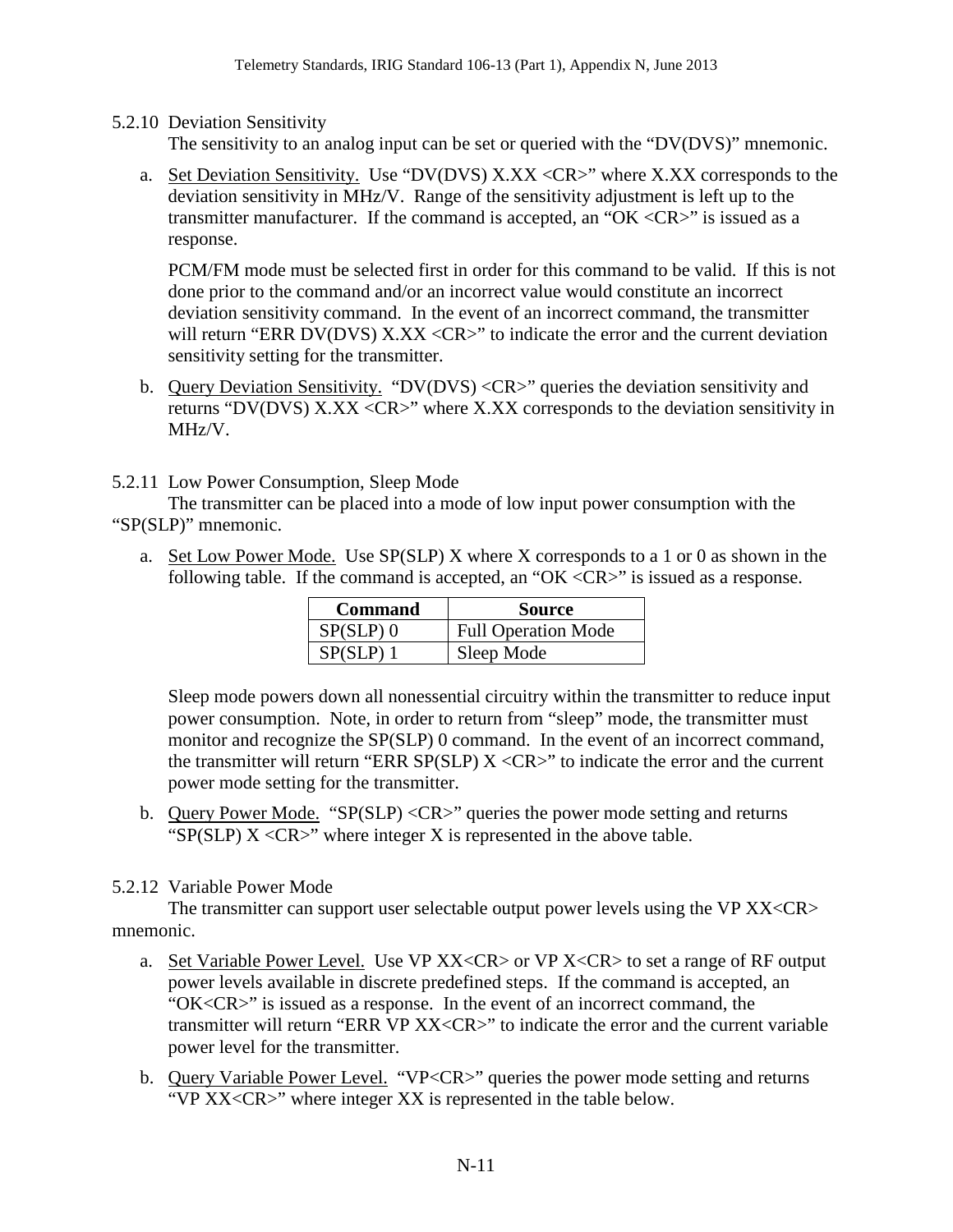c. Look Up Table. The actual value of output power that corresponds to "XX" is undefined. Each manufacturer will provide an equation or lookup table that defines the output power as a function of "XX".

| <b>Command</b>         | <b>RF Power Level</b>            |
|------------------------|----------------------------------|
| VPP XX                 | Full Power (equivalent to RP 1)  |
| $VP (XX - 1)$          | Less than full power             |
| VPP $1$ (or VPP 01)    | More than low power              |
| VPP $0$ (or VPP $00$ ) | Low Power (equivalent to $RP$ 0) |

#### 5.2.13 Input Clock Phase

The transmitter can support user selectable input clock phasing using the  $CP$  X $\lt$ CR $>$ mnemonic.

- a. Set Input Clock Phase. Use CP X<CR> where X corresponds to a 1, 0 or A. If the command is accepted, an "OK<CR>" is issued as a response. In the event of an incorrect Input Clock Phase command, the transmitter will return "ERR CP X<CR>" to indicate the error and return the current input clock phase setting for the transmitter.
- b. Query Input Clock Phase. "CP<CR>" queries the input clock phase setting and returns "CP X<CR>" where the value of X is represented in the table below.

| <b>Command</b>            | <b>Input Clock Phase</b>     | <b>Data Transitions</b>                   |
|---------------------------|------------------------------|-------------------------------------------|
| $\mathbb{C}\mathrm{P}\,0$ |                              | Rising Edge of Clock                      |
|                           | $180^\circ$                  | Falling Edge of Clock                     |
| CP A                      | $0^{\circ}$ or $180^{\circ}$ | Edge with greatest margin with respect to |
|                           |                              | data transitions                          |

## <span id="page-15-0"></span>**6.0 Transmitter Communication Example**

A typical terminal window is shown in [Figure N-1](#page-16-3) for clarity. Transmitter communication initialization is assumed.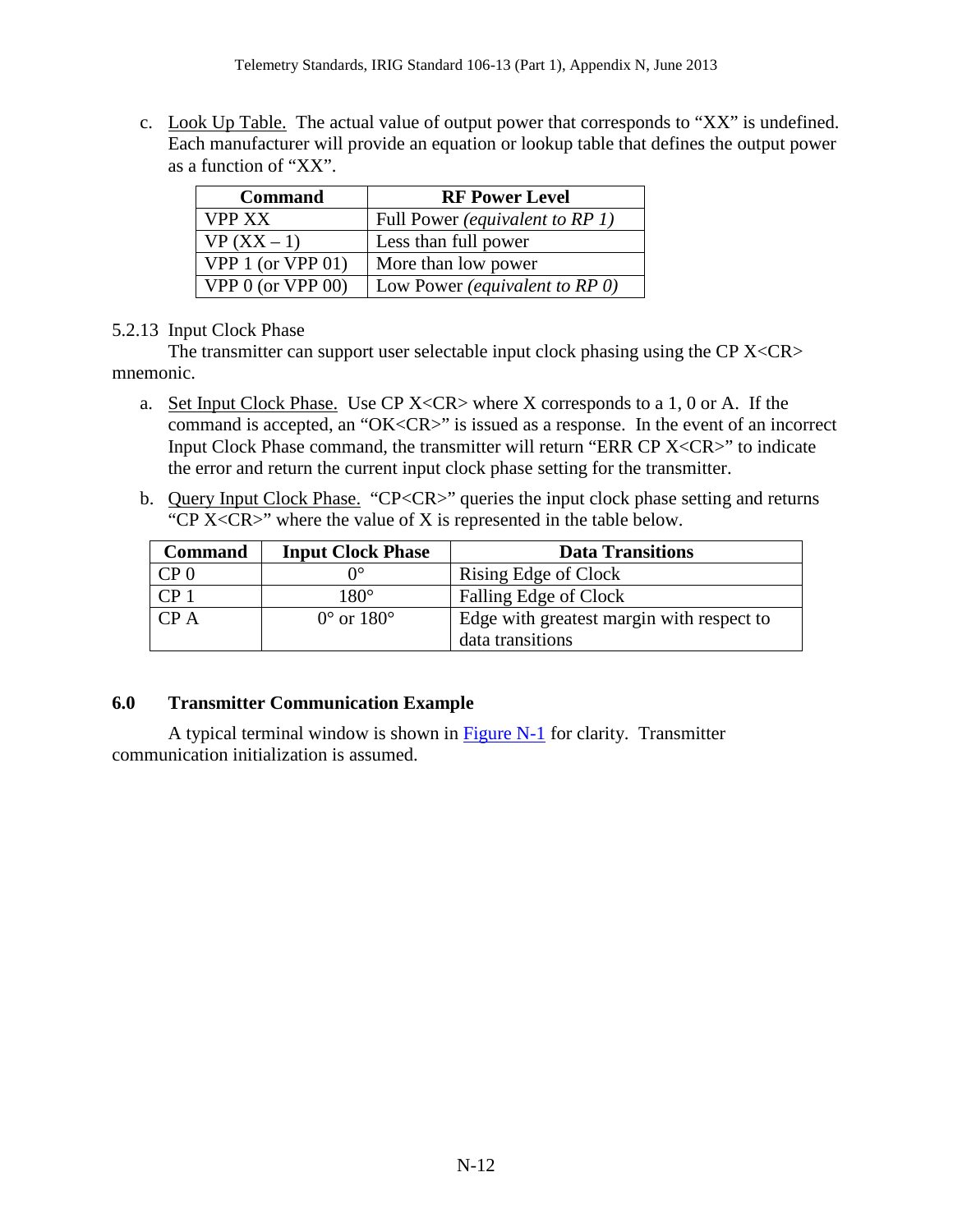| $>FR$ 1435.5                      |
|-----------------------------------|
|                                   |
| $>$ FR                            |
| $>FR$ 1435.5                      |
| $>$ MO $0$                        |
| $>$ OK                            |
| >DE1                              |
| $>$ ERR DE 0                      |
| $>$ MO 7                          |
| $>$ ERR MOD 0                     |
| $>$ RGDW                          |
| >ERR                              |
| $>$ TE                            |
| $>\!$ TE 085                      |
| $>\!\!\circledcirc\!\!\mathsf{A}$ |
| $>FR$ 1435.5                      |
| >MO0                              |
| $\geq$ DE 0                       |
| $>$ RA 1                          |
| $\geq$ RF 1                       |
| $\geq$                            |
|                                   |

Figure N-1. Typical Terminal Window

#### <span id="page-16-3"></span><span id="page-16-0"></span>**7.0 Non-Standard Commands**

| <b>SOTE</b>    | This paragraph is reserved for transmitter commands that fall                                                                |
|----------------|------------------------------------------------------------------------------------------------------------------------------|
| $\mathcal{F}'$ | outside of the commands and command structure discussed                                                                      |
|                | above. Additions to this section will be made as non-standard<br>commands are derived and found applicable to this standard. |

## <span id="page-16-1"></span>**8.0 Physical Layer(s)**

Ŋ

The above command sets are independent of the physical layer over which the commands are transferred. The command set should be implemented in such a way that it can be translated over any physical layer interfacing with the transmitter.

#### <span id="page-16-2"></span>8.1 Serial Interface

Should a three-wire serial interface be chosen, it should be implemented via a three wire serial interface compatible with EIA232 [\(http://www.eia.org/\)](http://www.eia.org/). The intent of this standard is not to force complete EIA-232 compliance; rather, the intent is to establish a serial communication interface with the transmitter so that any terminal program, such as Windows® HyperTerminal, or Linux Minicom, can be used to communicate with the transmitter. A transmit and receive line will be supplied with an associated ground return; the choice of connector pin-out being left up to the manufacturer. The serial interface will operate at one of the common transfer rates. Typical baud rates are 300, 600, 1200, 2400, 4800, 9600, 19200, 38400, 57600, and 115200 baud. The default shall be 9600 baud. Should operation at another baud rate be desired, a command must be implemented to accommodate this capability. The command shall have the form BD(BAUD) as described below.

a. Baud Rate. Serial communication baud rate shall be set or queried with the "BD(BAUD)" mnemonic.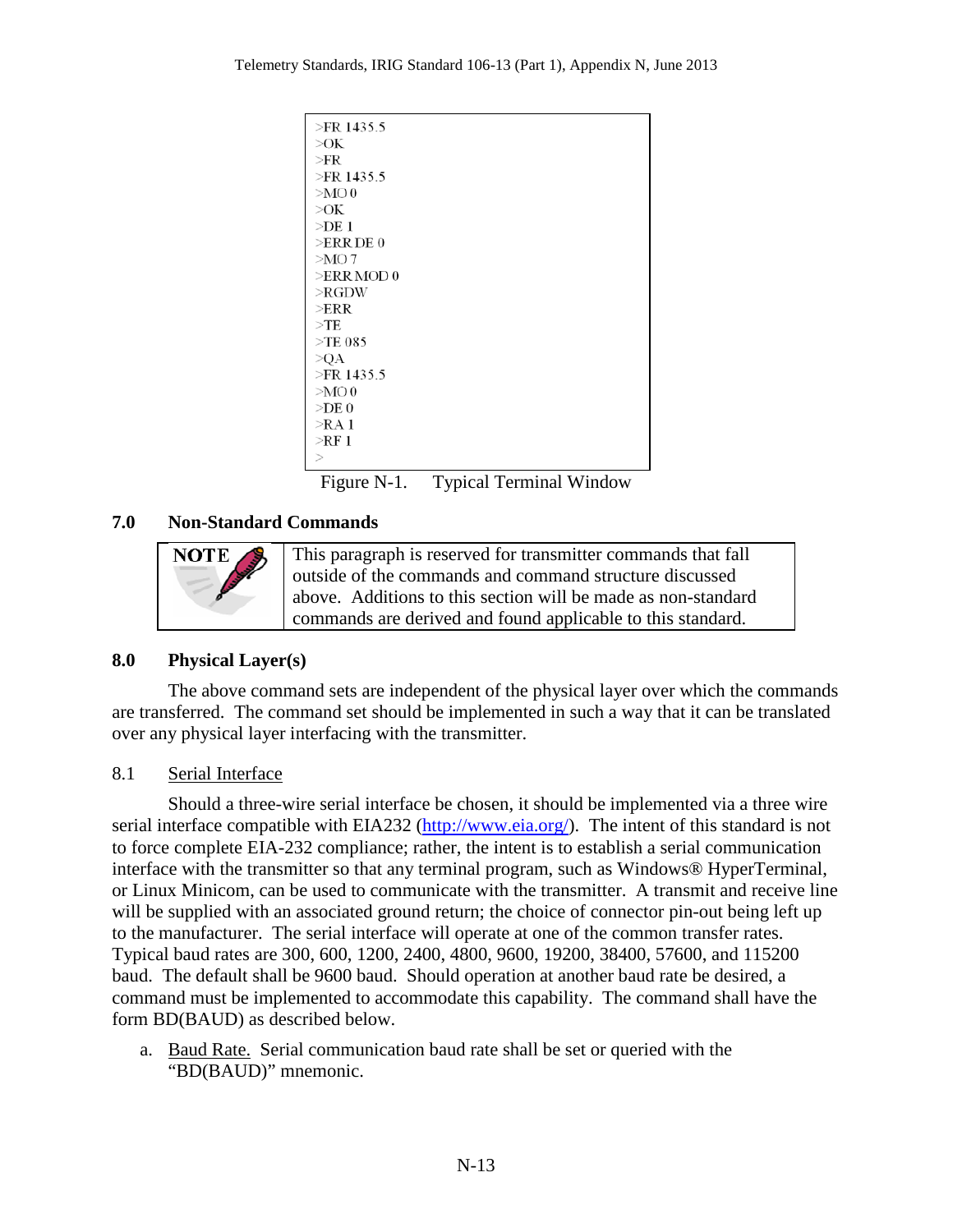| <b>Command</b>    | Rate   |
|-------------------|--------|
| <b>BD(BAUD) 0</b> | 300    |
| <b>BD(BAUD) 1</b> | 600    |
| <b>BD(BAUD) 2</b> | 1200   |
| <b>BD(BAUD) 3</b> | 2400   |
| <b>BD(BAUD) 4</b> | 4800   |
| <b>BD(BAUD) 5</b> | 9600   |
| <b>BD(BAUD) 6</b> | 19200  |
| <b>BD(BAUD) 7</b> | 38400  |
| <b>BD(BAUD) 8</b> | 57600  |
| <b>BD(BAUD) 9</b> | 115200 |

b. Set Baud Rate. Use "BD(BAUD)  $X \langle CR \rangle$ " where X corresponds to a number (0-9) in the following table. If the command is accepted, an "OK" <CR>" is issued as a response.

c. Query Baud Rate. "BD(BAUD) <CR>" queries the set baud rate of the transmitter and returns "BD(BAUD)  $X \leq CR$ " where integer X is represented in the above table.

In the event of an incorrect baud rate command, the transmitter will return "ERR  $BD(BAUD)$   $X < CR$   $>$ " to indicate the error and return the current baud rate setting for the transmitter.

Communication should be compatible with a terminal set-up consisting of one of the above baud rates with 8 data bits, 1 stop bit, 1 start bit, and no parity. ASCII characters will be transmitted and received. No hardware or software handshaking should be implemented and connector pin-out is left to the manufacturer.